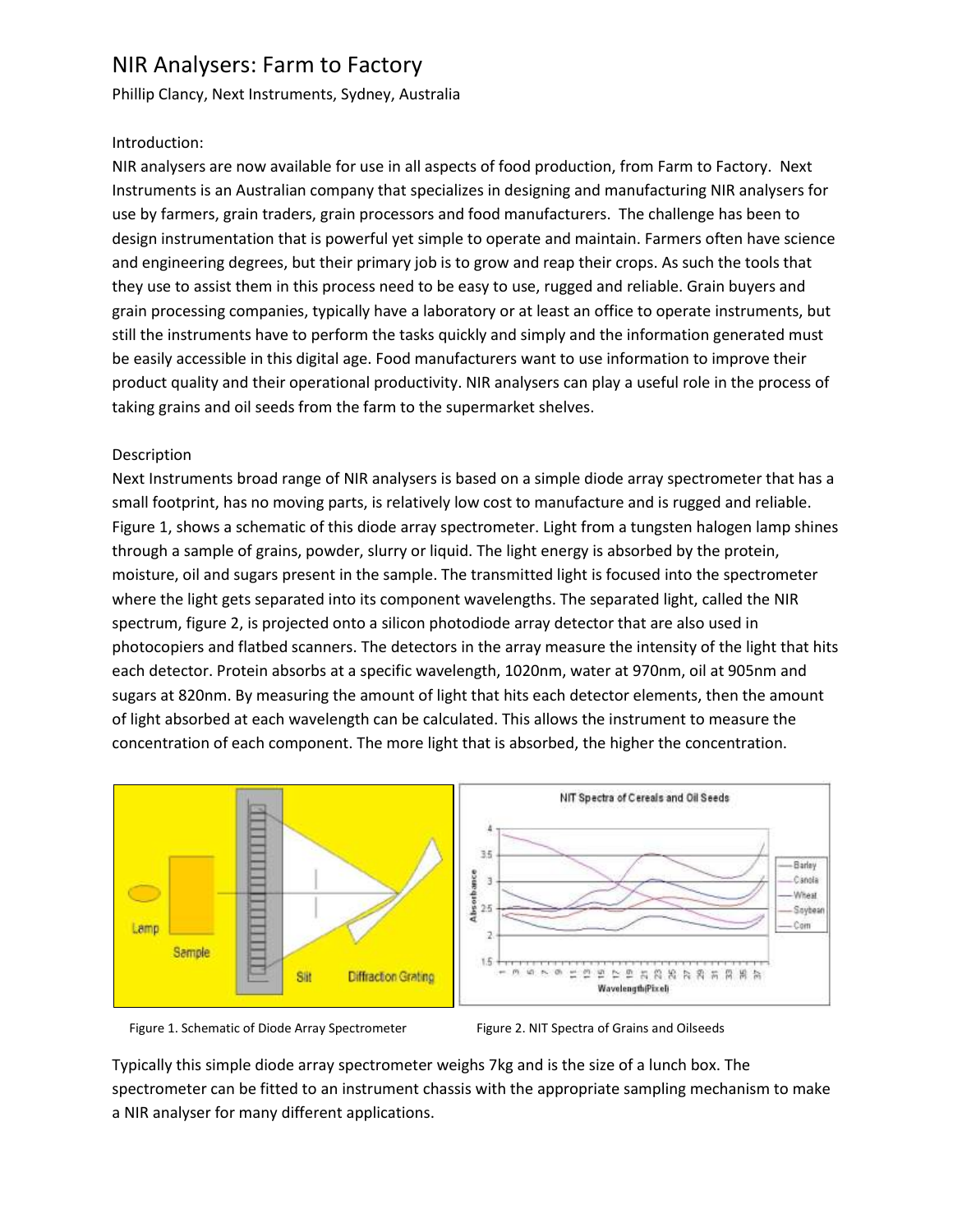#### **On Farm NIR Analysers:**

The CropScan range of On Farm NIR Analyser includes the CropScan 1000 and 3000 configurations. The CropScan 1000G, figure 3, is a portable whole grain analyser designed to provide farmers with the ability to measure their grains before the truck leaves the farm gate. The 1000G can be run from a car adapter and suits operation in a utility vehicle, a tractor or a combine. Grain can be analysed in less than 60 seconds for protein, moisture and oil. The farmer can use the information to segregate the crop by protein and oil in order to capture higher grade premiums. The superior accuracy of the NIR for measuring moisture provides farmers with the ability to know when to strip and when to dry their grains.



On Farm Analyser

Figure 3. CropScan 1000G<br>Figure 4. CropScan 3000H On Combine Analyser Components

The CropScan 3000H On Combine Analyser is the only proven whole grain analyser to operate on virtually any combine harvester. The 3000H consist of three parts, 1) Remote Sampling Head, 2)NIR Spectrometer and 3) Touch Screen PC Controller, figure 4. Grain travelling up the clean grain elevator on the side of the combine falls into the Remote Sampling Head where it trapped for several seconds while the NIR spectrum is collected. The light that passes through the sample is transmitted back to the NIR Spectrometer located inside the combine's cabin. The NIR Spectrometer is described above. The Touch Screen PC Controller generates the NIR Spectrum and applies the calibration models stored in the PC's memory. The protein and moisture, for wheat and barley and protein, moisture and oil for canola, are displayed on the PC screen. The PC controls the Remote Sampling Head whereby the flaps are opened and the grain drops out and returns to the downside of the clean grain elevator. The flap closes, the Sample Head fills up and another NIR Spectrum is collected. The system collects data at approximately 12 second intervals. Each reading is tagged with the GPS coordinates so that Real-Time Protein Paddock Maps can be displayed on the PC screen, figure 5.



Figure 5. Protein Paddock Maps Figure 6. CropNet Software



The CropScan 3000H can send the data to the internet where it can be remotely monitored from a Smart Phone, Tablet or office PC. The CropNet Grain Data Management Software suite provides all the tools

necessary to store the data in the Cloud and then access it from anywhere in the world. Figure 6 shows an example of the CropNet software.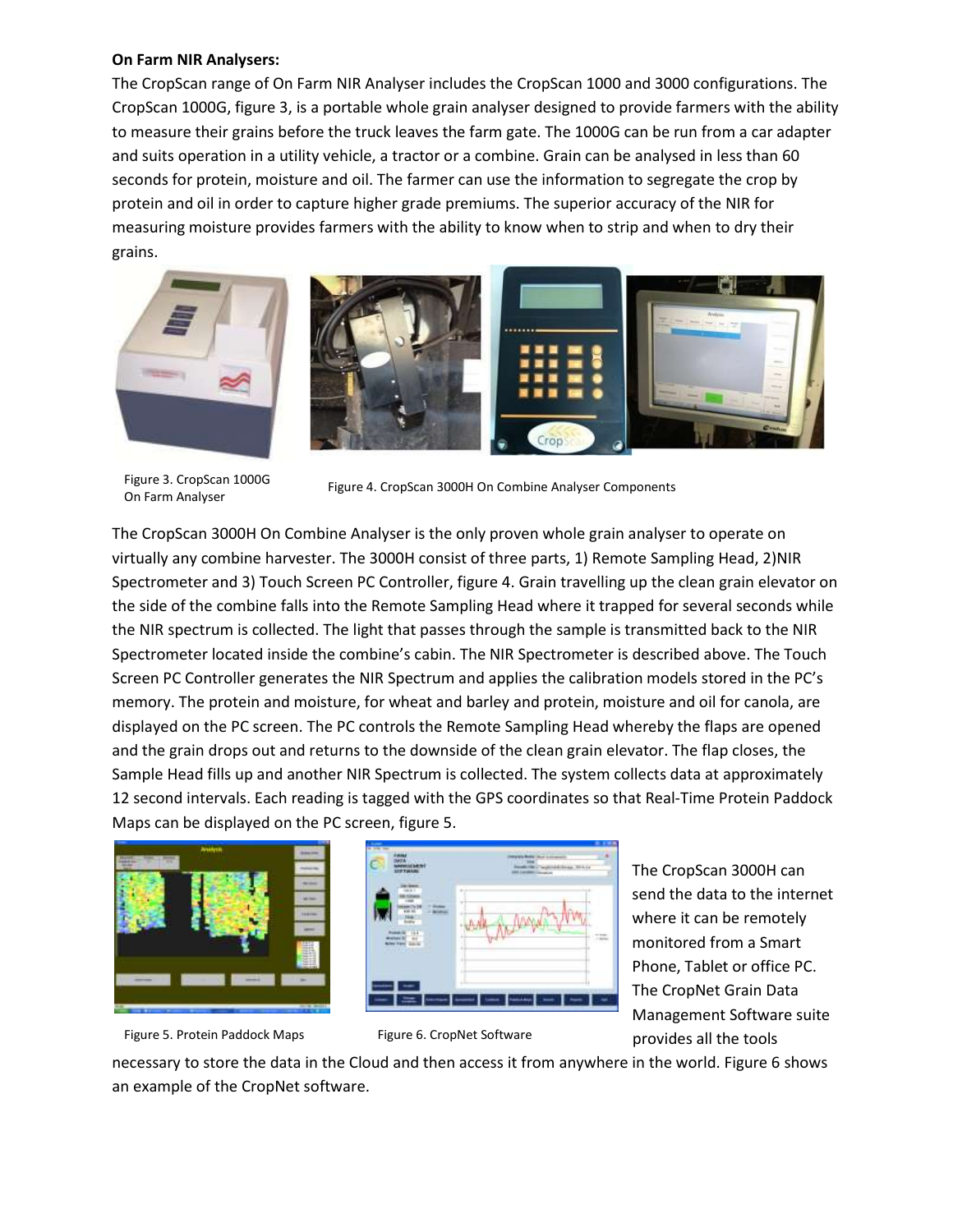### **NIR Analysers for Grain Traders**

NIR is used throughout the world for determining the protein, moisture, oil, fiber and starch in grains and oil seeds. In the 1970 to 1990 period, NIR analysers worked in reflectance and measured ground or powdered materials. From the mid 1990's whole grain analysers working in transmission have virtually superceded the reflectance analysers for buying and selling grain. Whole grain NIR analysers are faster, easier to operate, less dust, no sample preparation and measure a lot more grain to provide a more accurate result for protein, moisture and oil.



Figure 7. CropScan Whole Grain Analysers

The CropScan 1000B and 3000B, figure 7, are popular whole grain analysers used around the world. The 1000B includes a built in Test Weight Module and comes with adapters to measure seeds from canola and linseed to cereals such as wheat, barley and oats to large seeds such as faba beans and corn. The 3000B is a more sophisticated system with a built in Touch Screen PC. The 3000B software allows the operator to enter a number of data fields that are important for grain traders, ie, variety, farmer ID,

Tonnage, Test Weight, Screenings and Retention, along with the protein, oil and moisture. The big difference between the 1000B and 3000B lies in that the 3000B does no require adapters to handle small to large seeds. The pathlength of the sample cell is adjusted automatically for each seed type.

Both the CropScan 1000B and 3000B can be interfaced to the CropNet Grain Data Management Software. CropNet can read a weighbridge monitor, the CropScan analyser, a Falling Number analyser , a GAC moisture analyser and a SeedCount Image analyser so that all data related to the grain's quality, source, tonnage, storage location and grade can be stored in a single spreadsheet. The data is automatically sent to the Cloud and can be accessed remotely from anywhere in the world through the CropNet web site.

## **NIR Analysers for Grain Processors and Food Manufacturers.**

Companies that process grain into animal feed, flour, meals etc, use NIR in the laboratory as well as in line analysers in the factory. Likewise food manufactures use NIR for discrete testing of raw materials, goods in process and finished products. Food manufacturers not only measure grain and grain based products but also dairy and meat products as well as ingredients.

The major benefits offered by NIR analysis are speed and simultaneous multiple component measurements. However NIR is only a secondary technique and must be used in conjunction with laboratory or wet chemistry methods. As a guide, if a manufacturer or processor requires 5 tests per day, then wet chemistry methods should be used. However if the number of tests increase to 20 or 50 per day then a NIR analyser can be an economical and fast way to measure 90% of the samples but still use the wet chemistry methods for the other 10%. This ensures that the NIR method is monitored and if necessary, to be updated as new samples become available. The counter side to this argument is that if there are no wet chemistry methods available to monitor the NIR method then the accuracy and precision of the testing will be unknown.